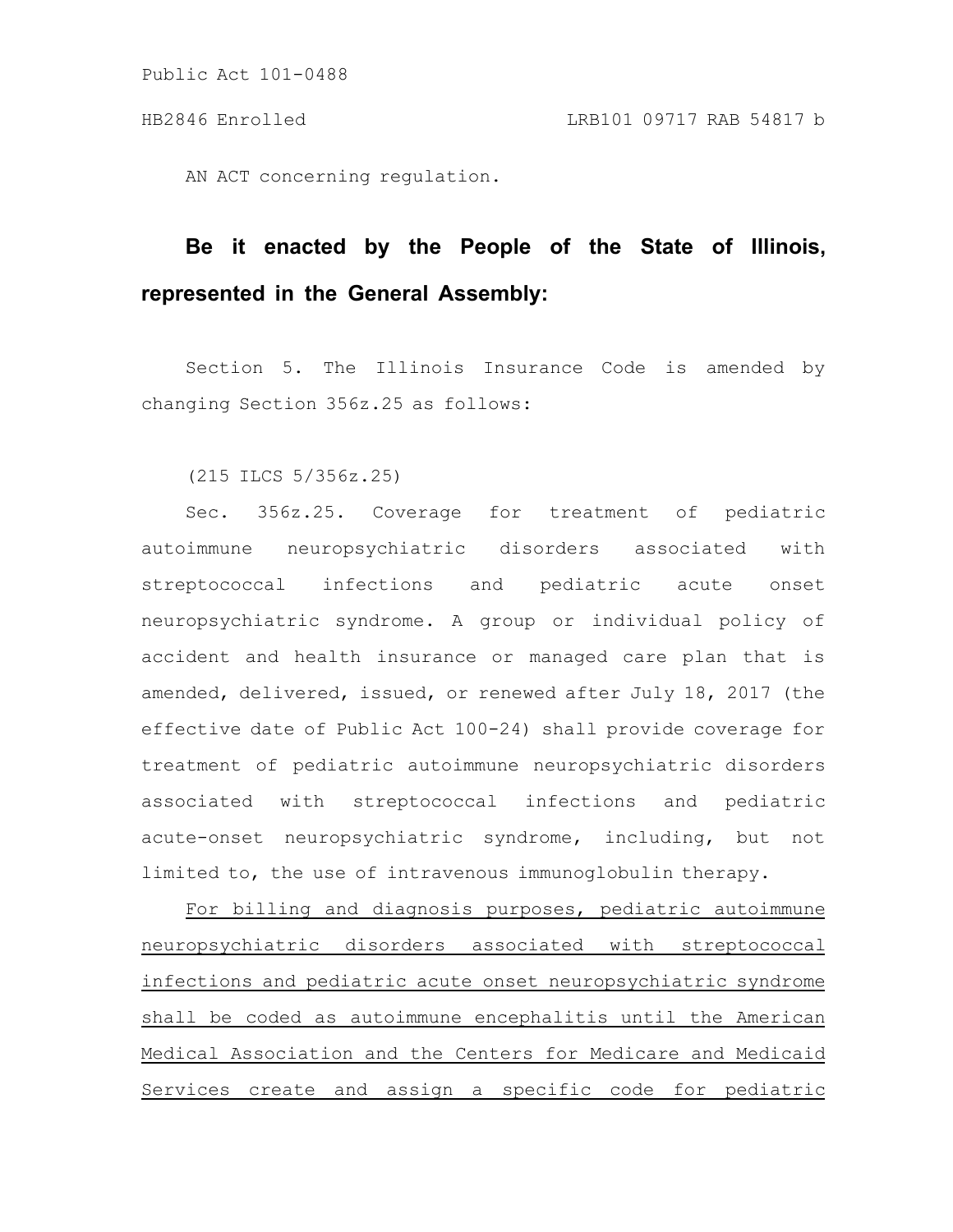autoimmune neuropsychiatric disorders associated with streptococcal infections and pediatric acute onset neuropsychiatric syndrome. Thereafter, pediatric autoimmune neuropsychiatric disorders associated with streptococcal infections and pediatric acute onset neuropsychiatric syndrome may be coded as autoimmune encephalitis, pediatric autoimmune neuropsychiatric disorders associated with streptococcal infections, or pediatric acute onset neuropsychiatric syndrome.

If, at any time, the Secretary of the United States Department of Health and Human Services, or its successor agency, promulgates rules or regulations to be published in the Federal Register or publishes a comment in the Federal Register or issues an opinion, guidance, or other action that would require the State, pursuant to any provision of the Patient Protection and Affordable Care Act (Public Law 111-148), including, but not limited to, 42 U.S.C. 18031(d)(3)(B) or any successor provision, to defray the cost of any coverage for pediatric autoimmune neuropsychiatric disorders associated with streptococcal infections and pediatric acute onset neuropsychiatric syndrome outlined in this Section, then the requirement that an insurer cover pediatric autoimmune neuropsychiatric disorders associated with streptococcal infections and pediatric acute onset neuropsychiatric syndrome is inoperative other than any such coverage authorized under Section 1902 of the Social Security Act, 42 U.S.C. 1396a, and